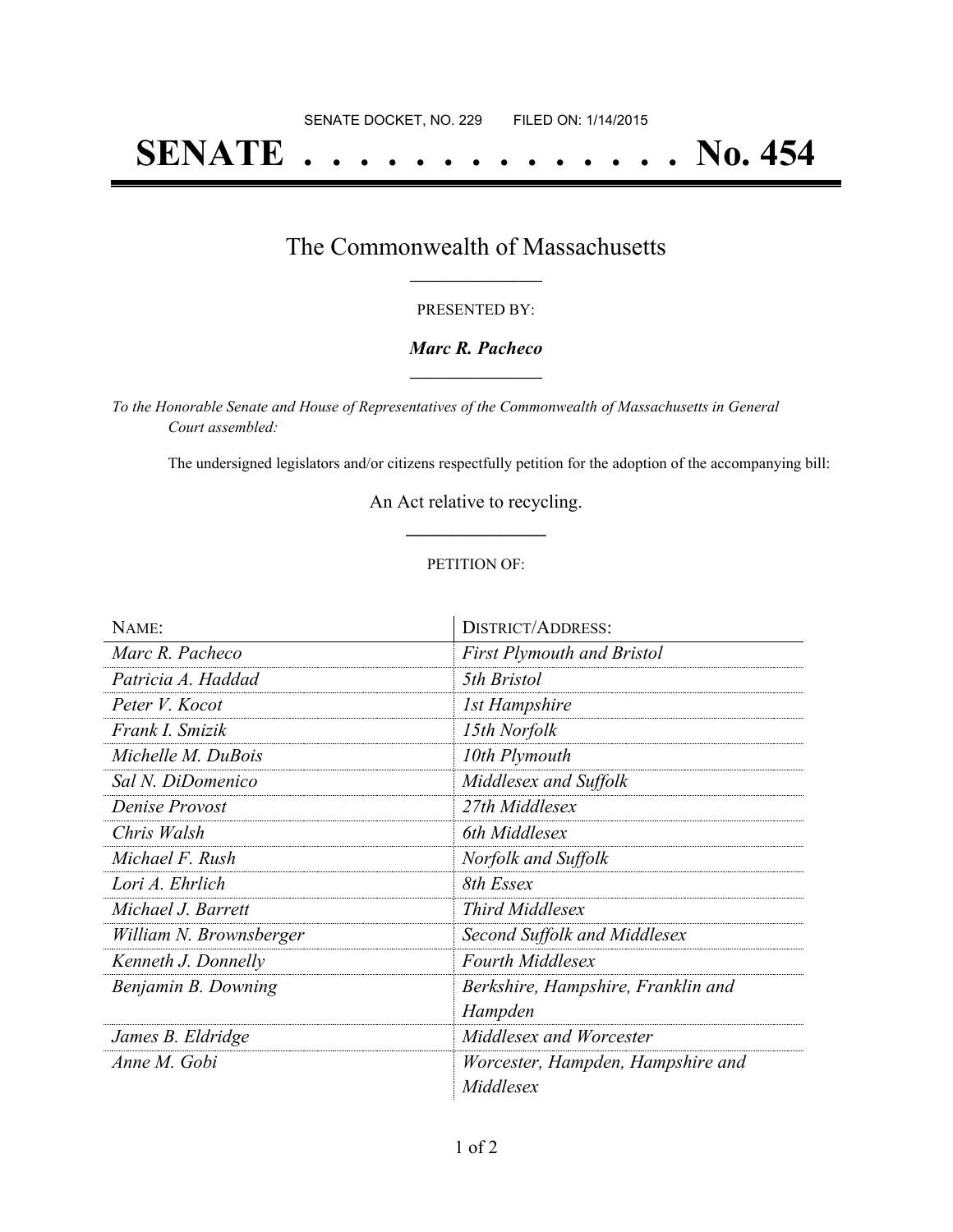| Eric P. Lesser             | <b>First Hampden and Hampshire</b> |
|----------------------------|------------------------------------|
| Jason M. Lewis             | Fifth Middlesex                    |
| Thomas M. McGee            | <b>Third Essex</b>                 |
| Kathleen O'Connor Ives     | <b>First Essex</b>                 |
| Anthony W. Petruccelli     | <b>First Suffolk and Middlesex</b> |
| Bruce E. Tarr              | <b>First Essex and Middlesex</b>   |
| James E. Timilty           | <b>Bristol and Norfolk</b>         |
| Marjorie C. Decker         | 25th Middlesex                     |
| Diana DiZoglio             | 14th Essex                         |
| Sean Garballey             | 23rd Middlesex                     |
| Carlos Gonzalez            | 10th Hampden                       |
| David Paul Linsky          | 5th Middlesex                      |
| James J. Lyons, Jr.        | 18th Essex                         |
| Paul McMurtry              | 11th Norfolk                       |
| <b>Mathew Muratore</b>     | <b>1st Plymouth</b>                |
| Sarah K. Peake             | 4th Barnstable                     |
| <b>Alice Hanlon Peisch</b> | 14th Norfolk                       |
| Michael O. Moore           | Second Worcester                   |
| Ruth B. Balser             | 12th Middlesex                     |
| Tricia Farley-Bouvier      | 3rd Berkshire                      |
| Barbara A. L'Italien       | Second Essex and Middlesex         |
| Steven Ultrino             | 33rd Middlesex                     |
| Brian A. Joyce             | Norfolk, Bristol and Plymouth      |
| Jonathan Hecht             | 29th Middlesex                     |
| Benjamin Swan              | 11th Hampden                       |
| Daniel J. Ryan             | 2nd Suffolk                        |
| David M. Rogers            | 24th Middlesex                     |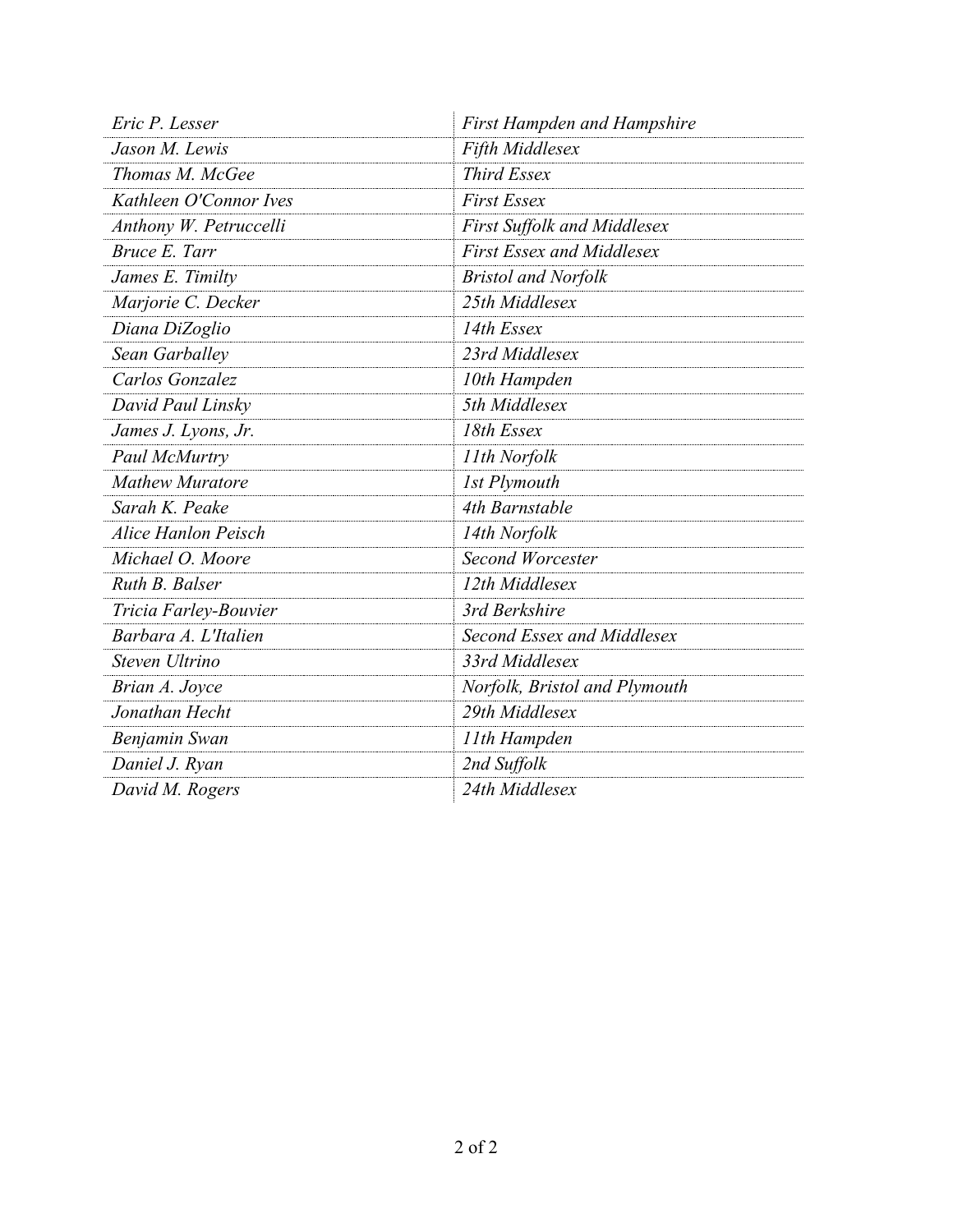# SENATE DOCKET, NO. 229 FILED ON: 1/14/2015 **SENATE . . . . . . . . . . . . . . No. 454**

By Mr. Pacheco, a petition (accompanied by bill, Senate, No. 454) of Marc R. Pacheco, Patricia A. Haddad, Peter V. Kocot, Chris Walsh and other members of the General Court lfor legislation relative to recycling. Environment, Natural Resources and Agriculture.

### [SIMILAR MATTER FILED IN PREVIOUS SESSION SEE SENATE, NO. *389* OF 2013-2014.]

# The Commonwealth of Massachusetts

**In the One Hundred and Eighty-Ninth General Court (2015-2016) \_\_\_\_\_\_\_\_\_\_\_\_\_\_\_**

**\_\_\_\_\_\_\_\_\_\_\_\_\_\_\_**

An Act relative to recycling.

Be it enacted by the Senate and House of Representatives in General Court assembled, and by the authority *of the same, as follows:*

| $\mathbf{1}$ | SECTION 1. The commissioner of environmental protection shall establish performance             |
|--------------|-------------------------------------------------------------------------------------------------|
| 2            | standards for the reduction of municipal solid waste, as described in section 2, to achieve the |
| 3            | purposes of the commonwealth's solid waste master plan and greenhouse gas reduction plan and    |
| 4            | to protect the natural environment, preserve resources, achieve progress toward the             |
| 5            | commonwealth's goals to reduce greenhouse gases and create green jobs in the commonwealth.      |
| 6            | The performance standards shall be promulgated by July 1, 2015.                                 |
| 7            | SECTION 2. The department of environmental protection shall establish performance               |
| 8            | standards for municipal solid waste reduction on the basis of pounds per capita of solid waste  |
| 9            | disposed. The standards shall reduce solid waste to not more than 600 pounds per capita by July |
| 10           | 1, 2016 and not more than 450 pounds per capita by July 1, 2021.                                |